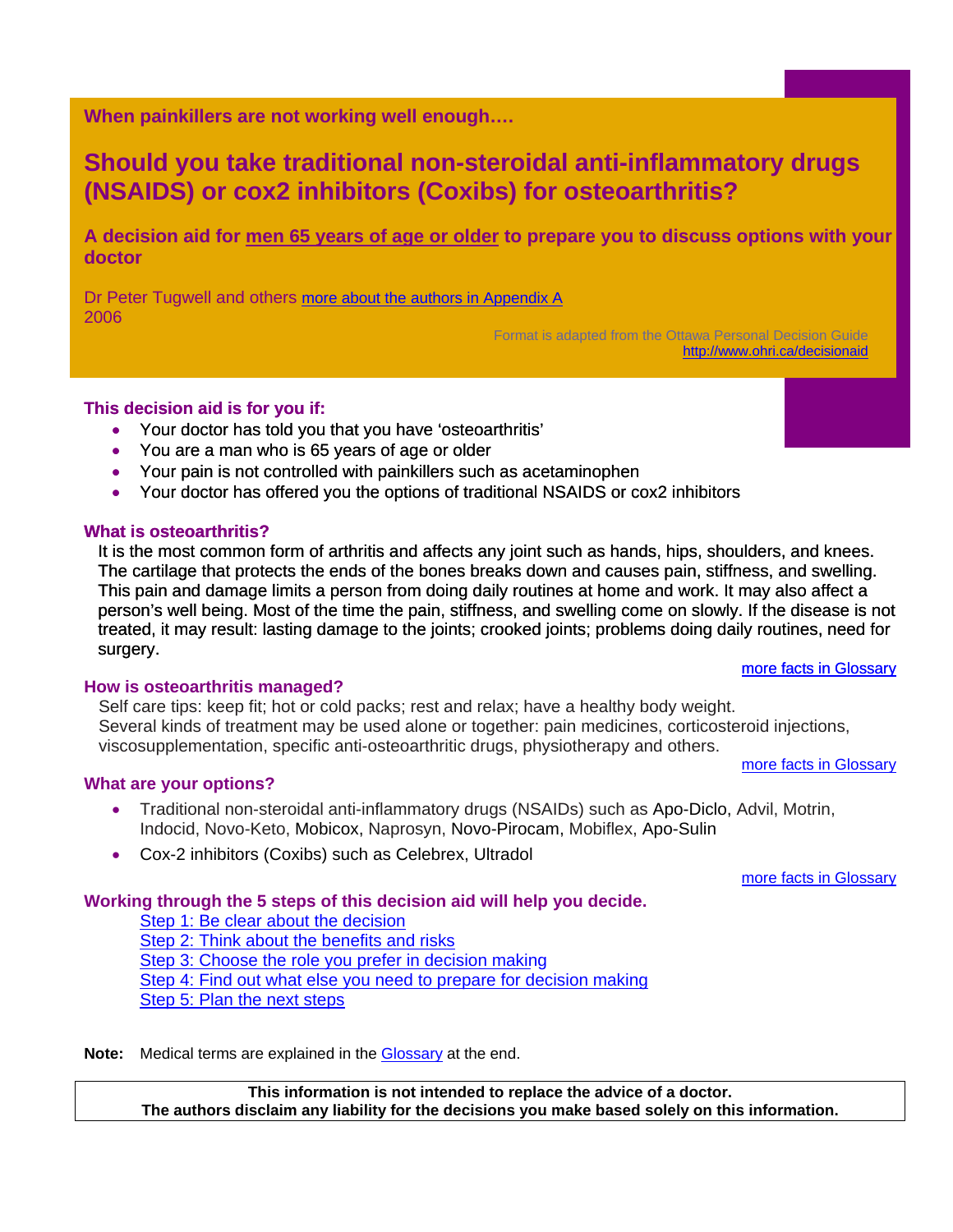# <span id="page-1-0"></span>**Step 1: Be clear about the decision.**

#### **What are the options?**

- **Continue taking Acetaminophen**
- **Switch to Traditional NSAIDS**
- **Switch to Coxibs**

All drugs involve taking pills every day

#### **When does this decision have to be made?** Check  $\boxtimes$  one.

 $\Box$  Within days  $\Box$  Within weeks  $\Box$  Within months

#### **How far along are you in deciding?** Check  $\mathbb{Z}$  one.

- $\Box$  You have not thought about it yet
- $\Box$  You are thinking about the choices
- $\Box$  You are close to making a choice
- $\Box$  You have made a choice

#### **Are you leaning toward a certain option?** Check ⊠ one.

- $\Box$  No. I am unsure
- $\Box$  Acetaminophen
- $\Box$  Traditional NSAIDS
- $\Box$  Coxibs
- $\Box$  Other

#### **Do you have other health risks that may affect your choice?**

Check  $\boxtimes$  if any of these apply or place a question mark [?] if you are not sure.

#### **Heart Disease**

- 
- 
- 
- $\Box$  age greater than 65  $\Box$  male
- **Stomach Ulcers (sores)**
- $\square$  previous stomach ulcer within the last 2 years
- $\boxtimes$  age greater than 60
- $\Box$  taking corticosteroids
- $\Box$  taking blood thinners (anticoagulants), such as acetylsalicylic acid (aspirin) or warfarin

#### **Liver Disease**

 $\Box$  have or had problems with my liver  $\Box$  take 4 to 5 drinks of alcohol per day

#### **About your pain from osteoarthritis**

#### **How would you feel if the pain you have now stayed the same as it is for the rest of your life?**  Check  $\boxtimes$  one.

- $\Box$  terrible
- $\Box$  unhappy
- $\square$  mostly dissatisfied
- $\square$  mixed; neither satisfied nor dissatisfied
- $\square$  mostly satisfied
- $\square$  pleased
- $\Box$  delighted

Format based on Foundation for Informed Medical Decision Making Question

Discuss your answers with your doctor to learn how they affect your options, benefits, and risks.

- $\Box$  angina/previous heart attack  $\Box$  family history of heart disease before 65
- $\Box$  diabetes  $\Box$  high blood pressure
- $\square$  smoker  $\square$  high cholesterol
	-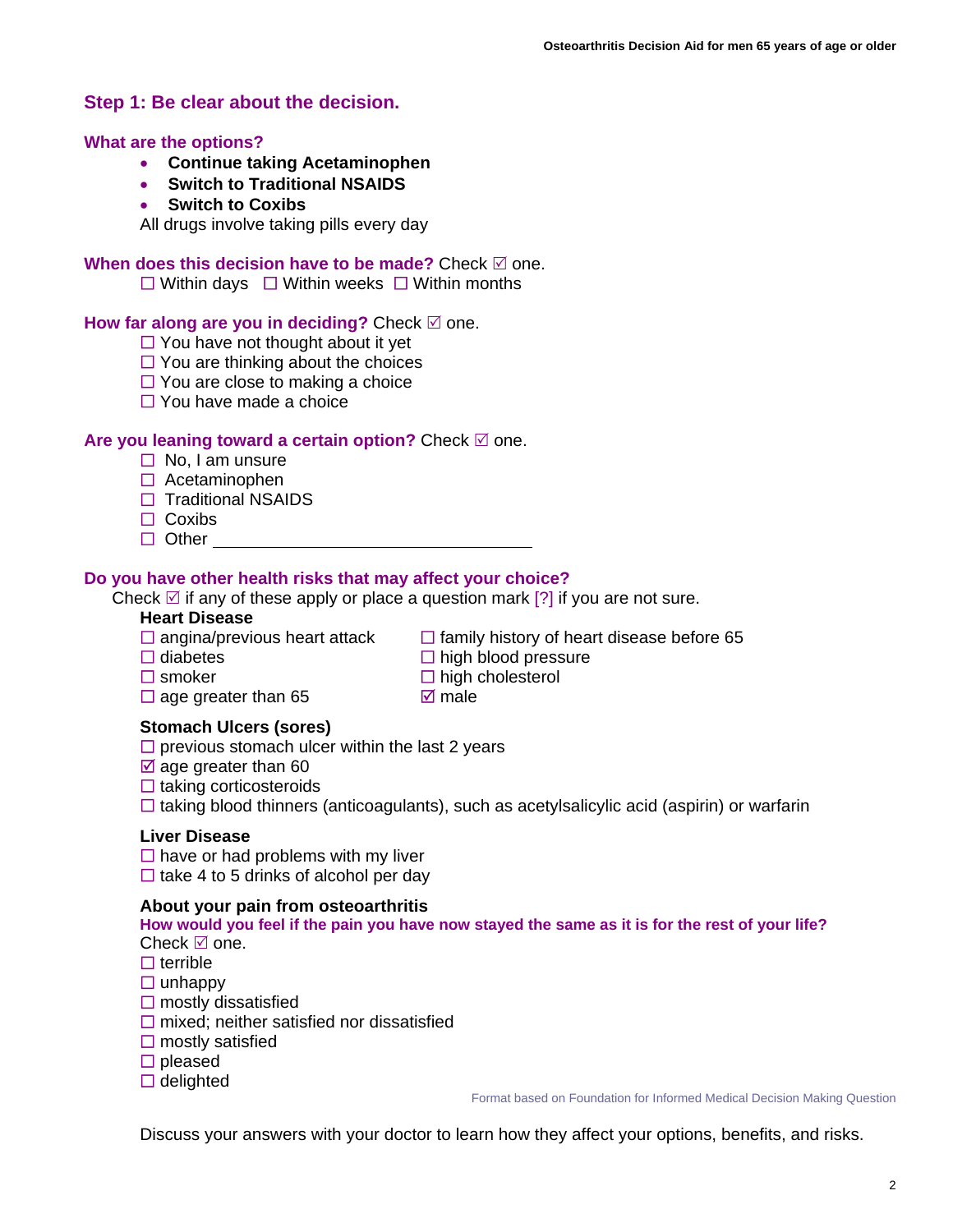#### <span id="page-2-0"></span>**Step 2: Think about the benefits and risks.**

#### **A) What does the research show?**

Blocks of 1000 dots ( ) show the 'best estimate' of what happens to **1000 MEN 65 years of age or older** with osteoarthritis of the knee if they try an option for **one year**.

Each dot () stands for one man.

There is no way of knowing what will happen to you.



Stronger study results are shown as  $*$  Platinum or  $*$  Gold. Weaker study results are shown as  $\star$  Silver or  $\star$  Bronze.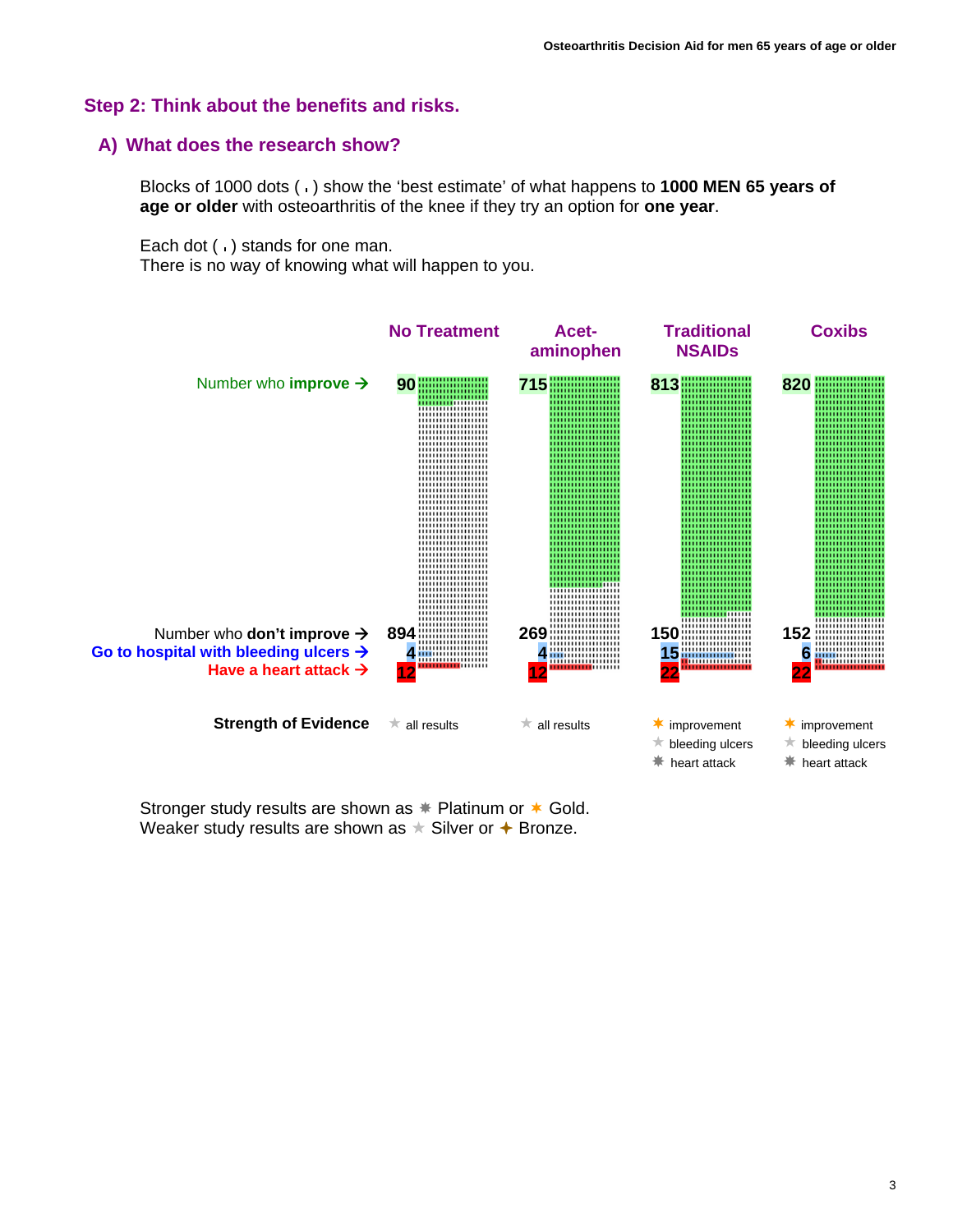# **B) What do you think of the benefits and risks?**

- 1. Review the common reasons to choose each option.
- 2. Add any other reasons that matter to you.
- 3. Show how much each reason matters to you. Circle one  $(\star)$  star if it matters a little and up to five  $(\star \star \star \star)$  stars if it matters a lot. Circle no stars if it does not matter.

| <b>Reasons to Choose</b>                                                                                                                                                    |                                                    |  |                                                                            |                                             |  |                                                                                                                              |                                                    |  |  |
|-----------------------------------------------------------------------------------------------------------------------------------------------------------------------------|----------------------------------------------------|--|----------------------------------------------------------------------------|---------------------------------------------|--|------------------------------------------------------------------------------------------------------------------------------|----------------------------------------------------|--|--|
| Acetaminophen                                                                                                                                                               | <b>How</b><br>much<br>does it<br>matter<br>to you? |  | <b>Traditional</b><br><b>NSAIDS</b>                                        | How<br>much<br>does it<br>matter<br>to you? |  | <b>Coxibs</b>                                                                                                                | <b>How</b><br>much<br>does it<br>matter to<br>you? |  |  |
| You have a bigger<br>chance of pain<br>relief compared to<br>no treatment but<br>not as high as the<br>other options                                                        | *****                                              |  | You have a bigger<br>chance of pain<br>relief compared to<br>Acetaminophen | *****                                       |  | You have a bigger<br>chance of pain<br>relief compared to<br>Acetaminophen                                                   | *****                                              |  |  |
| You avoid the<br>bigger risks of<br><b>NSAIDS</b> and<br>Coxibs<br>• bleeding stomach<br>ulcers<br>• heart attacks<br>• having to start<br>heart or blood<br>pressure pills | ****                                               |  |                                                                            |                                             |  | You have a smaller<br>chance of bleeding<br>ulcers compared to<br>traditional NSAIDS<br>but not as small as<br>Acetaminophen | *****                                              |  |  |
| Your other reasons<br>to choose this<br>option are:                                                                                                                         | *****                                              |  | Your other reasons<br>to choose this<br>option are:                        | *****                                       |  | Your other reasons<br>to choose this<br>option are:                                                                          | *****                                              |  |  |

**Which option do you prefer?** Check ⊠ all that apply.

- $\Box$  I am not sure  $\Box$  Traditional NSAIDs  $\Box$  I prefer no treatment at all
- □ Acetaminophen □ Coxibs □ Other, I prefer
-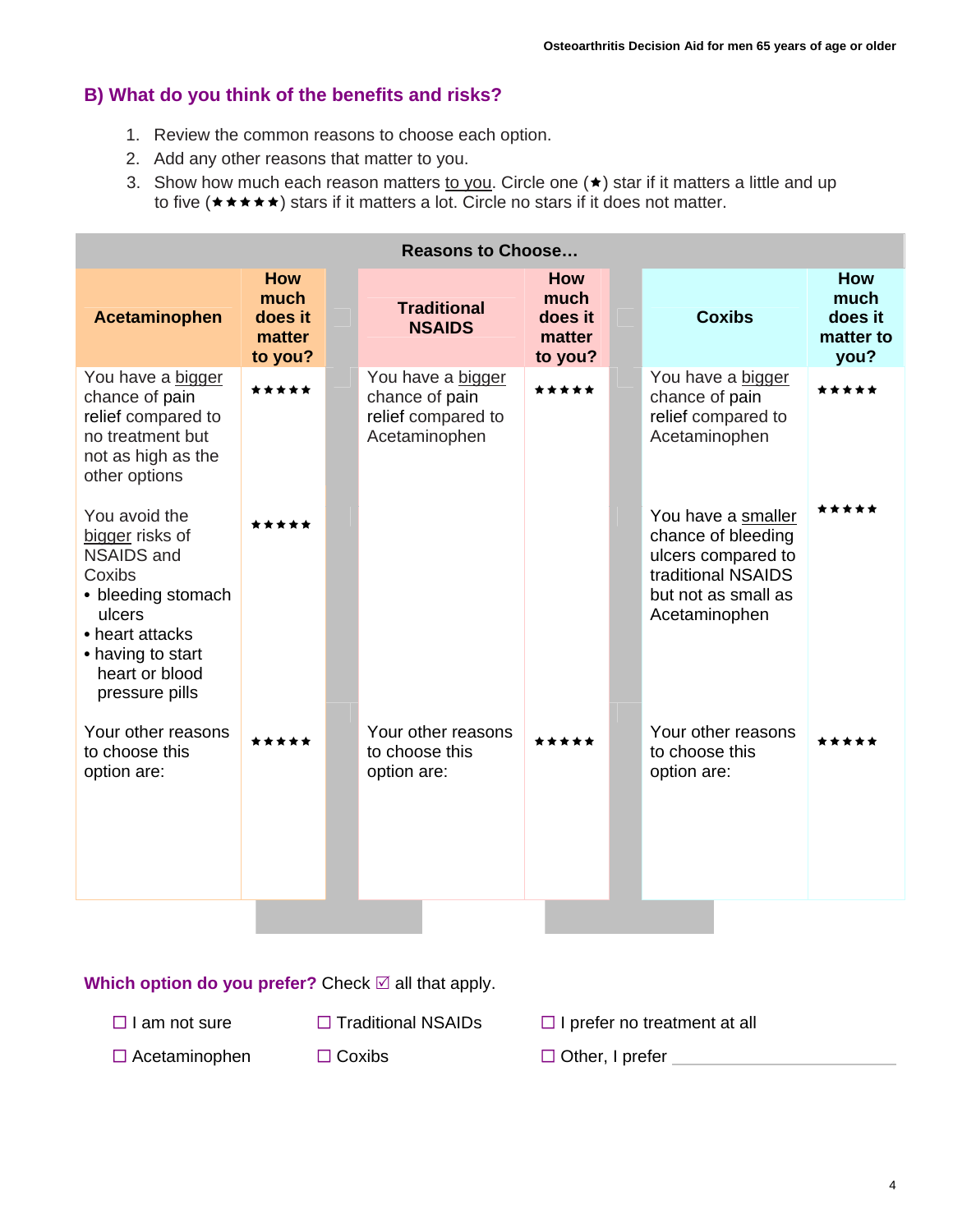### <span id="page-4-0"></span>**[Step 3](#page-0-0): Choose the role you prefer in decision making.**

Check  $\boxtimes$  one.

- $\Box$  You prefer to choose on your own after hearing the views of others
- $\Box$  You prefer to share the choice with:
- $\Box$  You prefer that someone else chooses for you, namely:

### **Step 4: Find out what else you need to prepare you for decision making.**

Please answer the questions below.

If you answer **'No'** to the questions, discuss them with your doctor.

|                  |                                                                                                                       | Yes | No |
|------------------|-----------------------------------------------------------------------------------------------------------------------|-----|----|
| Knowledge        | Do you know which options are available to you?<br>Do you know both the benefits and risks of each option?            |     |    |
| <b>Values</b>    | Are you clear about which benefits and risks matter most to you?                                                      |     |    |
| <b>Support</b>   | Do you have enough support and advice from others to make a choice?<br>Are you choosing without pressure from others? |     |    |
| <b>Certainty</b> | Do you feel sure about the best choice for you?                                                                       |     |    |

Decisional Conflict Scale © A O'Connor 1993, Revised 2004

#### **Find out how well this decision aid helped you learn the key facts.**

Check  $\mathbb Z$  the best answer. Answers are in [Appendix B](#page-5-0).

| a. Which option has the biggest chance of improving pain?<br>$\Box$ Acetaminophen $\Box$ Traditional NSAIDS and Coxibs $\Box$ All are about equal $\Box$ I am unsure                                                                                                                                                                                                                      |  |  |                    |  |  |  |  |
|-------------------------------------------------------------------------------------------------------------------------------------------------------------------------------------------------------------------------------------------------------------------------------------------------------------------------------------------------------------------------------------------|--|--|--------------------|--|--|--|--|
| b. Which option has the smallest chance of having a heart attack?<br>$\Box$ Acetaminophen $\Box$ Traditional NSAIDS and Coxibs $\Box$ All are about equal $\Box$ I am unsure                                                                                                                                                                                                              |  |  |                    |  |  |  |  |
| c. Which option has the biggest chance of bleeding stomach ulcers?<br>$\Box$ Acetaminophen $\Box$ Traditional NSAIDS $\Box$ Coxibs $\Box$ All are about equal                                                                                                                                                                                                                             |  |  | $\Box$ I am unsure |  |  |  |  |
| d. If 1000 men 65 years old or older with osteoarthritis take NSAIDs or Coxibs for 1 year, about<br>how many more have a heart attack than if they had no treatment?<br>between 1 and 10<br>more men have heart attacks than if they had no treatment<br>П<br>between 11 and 25<br>more men<br>H<br>between 26 and 50<br>$\Box$<br>more men<br>$\Box$ botusen $E4$ and $100$<br>~~~~~ ~~~ |  |  |                    |  |  |  |  |

 $\Box$  between 51 and 100 more men

 $\Box$  between 101 and 500 more men

© Decision Quality Template, Foundation for Informed Medical Decision Making Question

# **Step 5: Plan the next steps**

List plans, for example: show your balance scale and responses to your doctor and/or family; learn more about the options.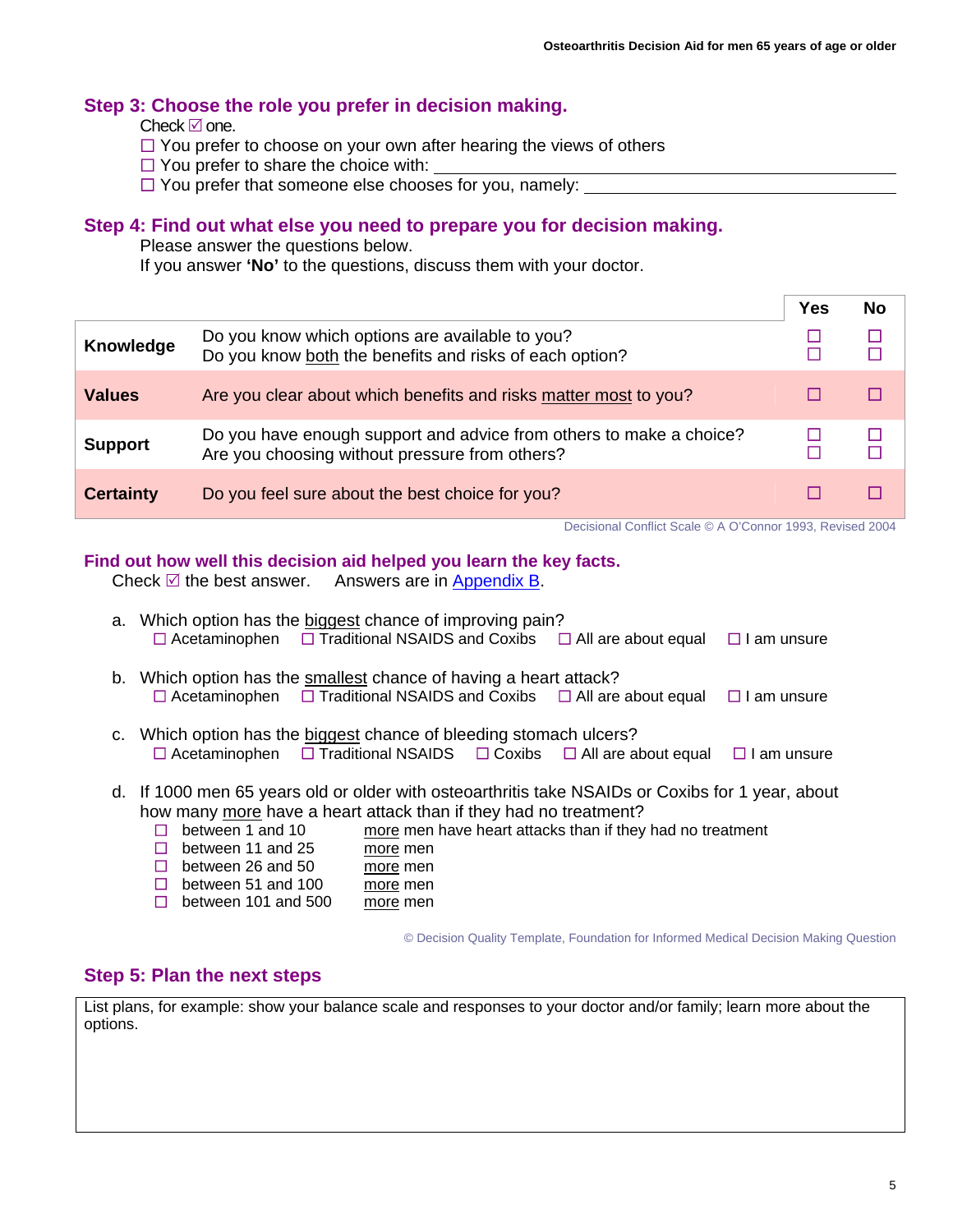# <span id="page-5-0"></span>**Appendix A: Information about the authors**

#### Content Editors:

Peter Tugwell, MD, MSc, FRCP(C)<sup>\*</sup>; Claire Bombardier, MD, FRCP(C)<sup>\*\*</sup>; Bev Shea, RN, MSc<sup>\*</sup>; Muhammad Mamdani, PharmD, MA, MPH\*\*; Alaa Rostom, MD, MSc, FRCP(C)\* ; Catherine Dubé, MD, MSc, FRCP(C)\*.

Professional Reviewers:

Lee S. Simon, MD<sup>+</sup>; Colin Baigent, BMBCh, MSc<sup>++</sup>; Vibeke Strand, MD<sup>+++</sup>; Maxime Dougados, MD<sup>§</sup>; Thao Pham, MD<sup>§§</sup>; George Wells, PhD, MSc<sup>\*</sup>.

#### Decision Aid Format Editors:

Annette O'Connor, RN, PhD<sup>\*</sup>; Nancy Santesso, RD, MLIS<sup>\*</sup>; Dawn Stacey, RN, PhD<sup>\*</sup>.

Format is based on the Ottawa Decision Guide © 2000, A O'Connor, D Stacey, University of Ottawa, Ottawa Health Research Institute.

\* University of Ottawa, Canada \*\*University of Toronto, Canada + Harvard Medical School, USA ++University of Oxford, UK +++Stanford University, USA § René Descartes University, France §§Hôpital la Conception, France

Funder: Canadian Institutes of Health Research (CIHR) Group Grant and Tier 1 Canada Research Chairs held by P Tugwell and A O'Connor.

Date: February 2006 Next update due 2008

#### [Back to first page](#page-0-0)

# **Appendix B: Answers to questions in Step 4**

- a. Which option has the best chance of improving pain? □ Acetaminophen *□* **Traditional NSAIDS and Coxibs** □ All are about equal
- b. Which option has the lowest chance of having a heart attack?  $\Box$  **Acetaminophen**  $\Box$  **Traditional NSAIDS and Coxibs**  $\Box$  All are about equal
- c. Which option has the highest chance of bleeding stomach ulcers?<br>  $\Box$  Acetaminophen  $\Box$  **Traditional NSAIDS**  $\Box$  Coxibs  $\Box$  $\Box$  **Traditional NSAIDS**  $\Box$  Coxibs  $\Box$  All are about equal
- d. If 1000 men who are 65 years of age and older with osteoarthritis take NSAIDs or Coxibs for 1 year, about how many more may have a heart attack than if they had no treatment?
	- $\boxtimes$  between 1 and 10 more men have heart attacks than if they had no treatment
	- □ between 11 and 25 more men
	- □ between 26 and 50 more men
	- □ between 51 and 100 more men
	- □ between 101 and 500 more men

[Back to Step 4](#page-4-0)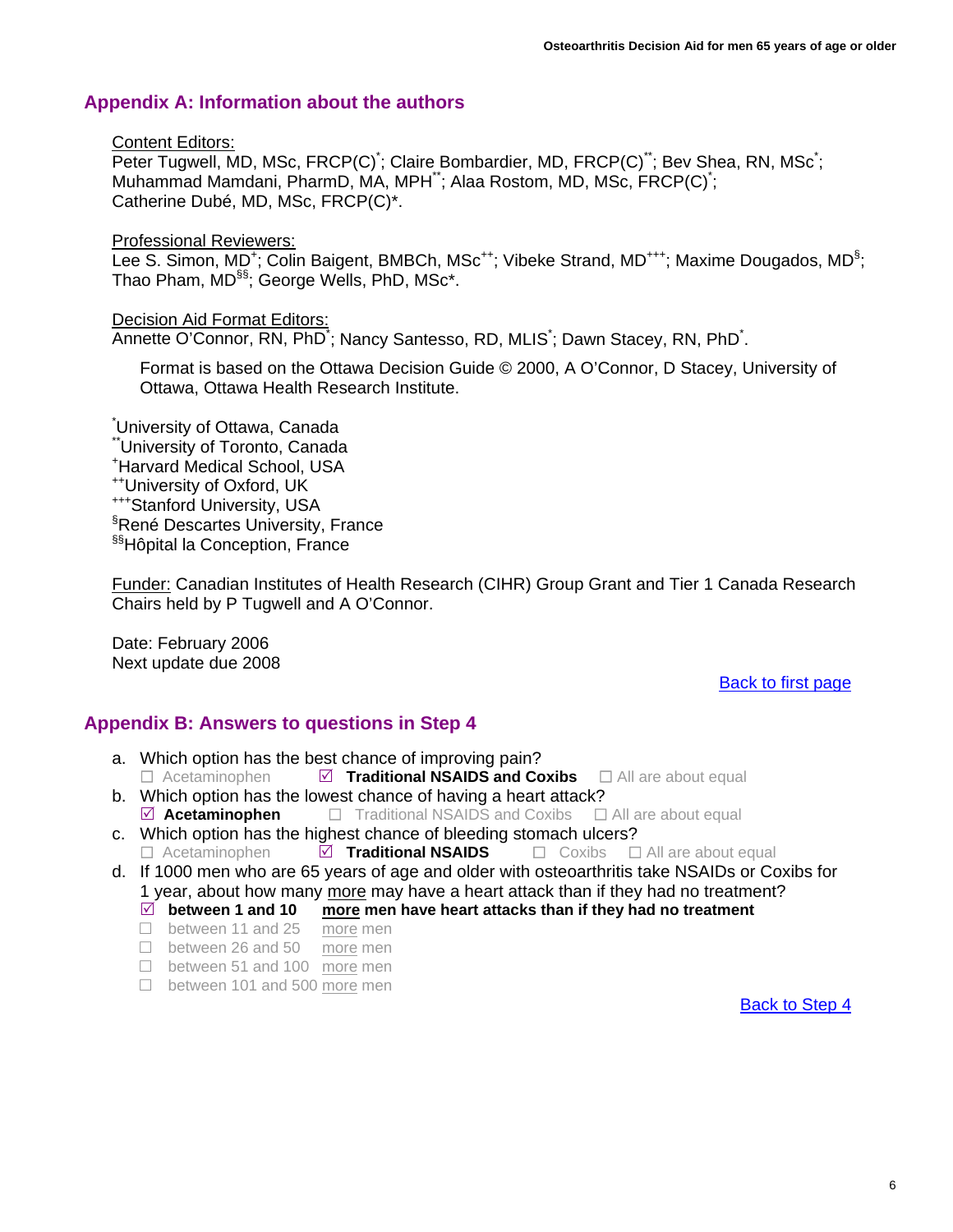# <span id="page-6-0"></span>**Glossary**

**Osteoarthritis.** It is the most common form of arthritis and affects any joint such as hands, hips, shoulders, and knees. The cartilage that protects the ends of the bones breaks down and causes pain, stiffness, and swelling. This pain and damage limits a person from doing daily routines at home and work. It may also affect a person's well being. Most of the time the pain, stiffness, and swelling come on slowly. If the disease is not treated, it may result: lasting damage to the joints; crooked joints; problems doing daily routines, need for surgery.

It is not known why pain happens. Pain may occur because:

- Muscles and tendons work harder or in a different way when the cartilage is broken down;
- Pieces of broken cartilage inflame soft tissue around the joint; or
- Bones rub against bones.

**How osteoarthritis is managed.** Self care tips: keep fit; hot or cold packs; rest and relax; have a healthy body weight

Seven kinds of treatment may be used alone or together. (drug and brand names in Canada are below)

- 1. *Pain medicines and Acetylsalicylic acid*
	- Acetaminophen (Tylenol)
	- Acetylsalicylic acid (Aspirin)
- 2. *Traditional non-steroidal anti-inflammatory drugs (NSAIDs)* 
	- Diclofenac (Apo-Diclo)
	- Ibuprofen (Advil, Motrin)
	- Indomethacin (Indocid)
	- Ketoprofen (Novo-Keto)
	- Meloxicam (Mobicox)
- 3. *Cox-2 inhibitors (Coxibs)*
	- Celecoxib (Celebrex)
	- Etodolac (Ultradol)
	- Etoricoxib (not available in Canada)
	- Lumiracoxib (not available in Canada)
- 4. *Topical creams and gels*
	- Diclofenac (Pennsaid) Capsaicin
- 5. *Injections*
	-
- 6. *Specific anti-osteoarthritic drugs*
	- Glucosamine sulphate
	- Diacerein
- 7. *Physiotherapy* 
	- Exercise (on land)
	- Shoe insoles
- Codeine
- Tramadol
- Naproxen (Naprosyn)
- 
- Piroxicam (Novo-Pirocam)
- Tenoxicam (Mobiflex)
- Sulindac (Apo-Sulin)
- Parecoxib (not available in Canada)
- Valdecoxib (Bextra) (not available)
- Rofecoxib (Vioxx) (not available)
- 
- Corticosteroids Viscosupplementation
	- Chondroitin
	- Thermotherapy (cold)
- **Pain** varies from person to person. When it is severe, it can limit daily routines at home and at work. Also, it can affect the way a person feels about their well-being. **Pain relief** or **improvement** means you notice that the pain you normally have when you are resting is lessened.